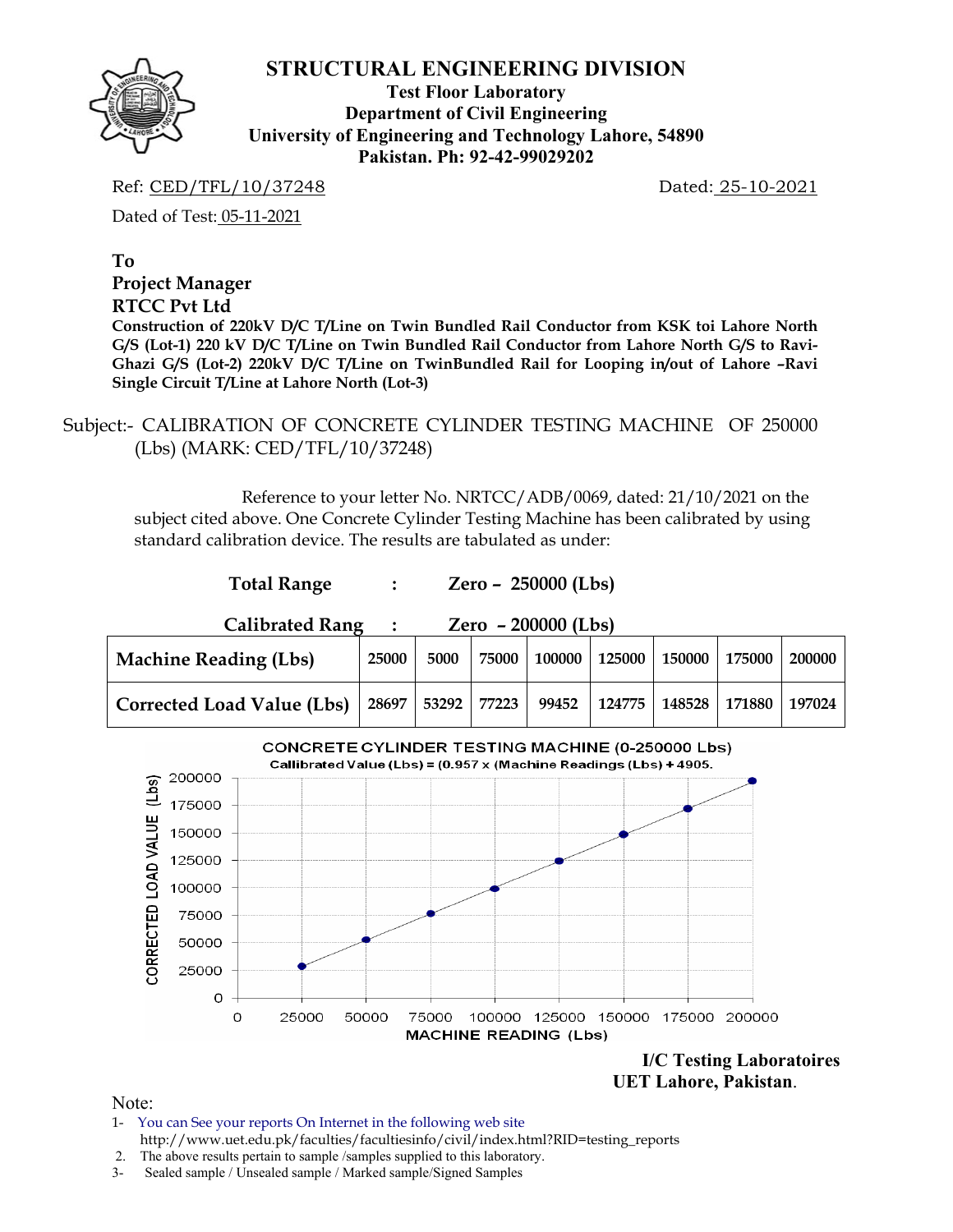

#### **Test Floor Laboratory Department of Civil Engineering University of Engineering and Technology Lahore, 54890 Pakistan. Ph: 92-42-99029202**

To, M/S Munir Industry (Private) Limited Lahore

Reference # CED/TFL **37299** (Engr. Amina Rajput) Dated: 02-11-2021 Reference of the request letter # M.I/PVC/01 Dated: 02-11-2021

#### **Tension Test Report** (Page -1/2) Date of Test 05-11-2021 Gauge length 8 inches Description PVC Wire Tensile Test (Wire Without Coating)

| Sr. No.        | Weight         |                 | Diameter/<br>size |                | Area<br>(mm <sup>2</sup> ) | <b>Yield load</b>                      | <b>Breaking Load</b> | <b>Yield Stress</b><br>(MPa) | Ultimate Stress<br>(MPa) | Elongation               | % Elongation   | Remarks |
|----------------|----------------|-----------------|-------------------|----------------|----------------------------|----------------------------------------|----------------------|------------------------------|--------------------------|--------------------------|----------------|---------|
|                | (kg/m)         | Nominal<br>(mm) | Actual<br>(mm)    | Nominal        | <b>Actual</b>              | (kg)                                   | (kg)                 | <b>Actual</b>                | <b>Actual</b>            | (inch)                   |                |         |
| $\mathbf{1}$   | 0.061          | 3.20            | 3.14              | -------        | 7.7                        | ------                                 | 300                  |                              | 380                      | 1.60                     | 20.0           |         |
| $\blacksquare$ | $\blacksquare$ | $\blacksquare$  | $\blacksquare$    | $\blacksquare$ | ۰                          | $\blacksquare$                         | $\blacksquare$       | $\blacksquare$               | ٠                        | $\blacksquare$           | $\blacksquare$ |         |
| $\blacksquare$ | $\blacksquare$ | $\blacksquare$  | $\blacksquare$    | $\blacksquare$ | $\blacksquare$             | $\blacksquare$                         | $\blacksquare$       | $\blacksquare$               | $\blacksquare$           | ۰                        | $\blacksquare$ |         |
| $\blacksquare$ | $\blacksquare$ | $\blacksquare$  | $\blacksquare$    | $\blacksquare$ | $\blacksquare$             | ٠                                      | $\blacksquare$       | $\blacksquare$               |                          | $\overline{\phantom{0}}$ | $\blacksquare$ |         |
| $\blacksquare$ | $\blacksquare$ | $\blacksquare$  | $\blacksquare$    | $\blacksquare$ | $\blacksquare$             | $\blacksquare$                         | $\blacksquare$       | $\blacksquare$               |                          | $\blacksquare$           | $\blacksquare$ |         |
| $\blacksquare$ | $\blacksquare$ | $\blacksquare$  | $\blacksquare$    | ٠              | $\blacksquare$             | $\blacksquare$                         | $\blacksquare$       | $\blacksquare$               | $\blacksquare$           | ٠                        | $\blacksquare$ |         |
|                |                |                 |                   |                |                            | Note: only one sample for tensile test |                      |                              |                          |                          |                |         |
|                |                |                 |                   |                |                            |                                        |                      |                              |                          |                          |                |         |
|                |                |                 |                   |                |                            |                                        | <b>Bend Test</b>     |                              |                          |                          |                |         |
|                |                |                 |                   |                |                            |                                        |                      |                              |                          |                          |                |         |
|                |                |                 |                   |                |                            |                                        |                      |                              |                          |                          |                |         |
|                |                |                 |                   |                |                            |                                        |                      |                              |                          |                          |                |         |

**I/C Testing Laboratoires UET Lahore, Pakistan**.

Note:

1- You can See your reports On Internet in the following web site http://www.uet.edu.pk/faculties/facultiesinfo/civil/index.html?RID=testing\_reports

2. The above results pertain to sample /samples supplied to this laboratory.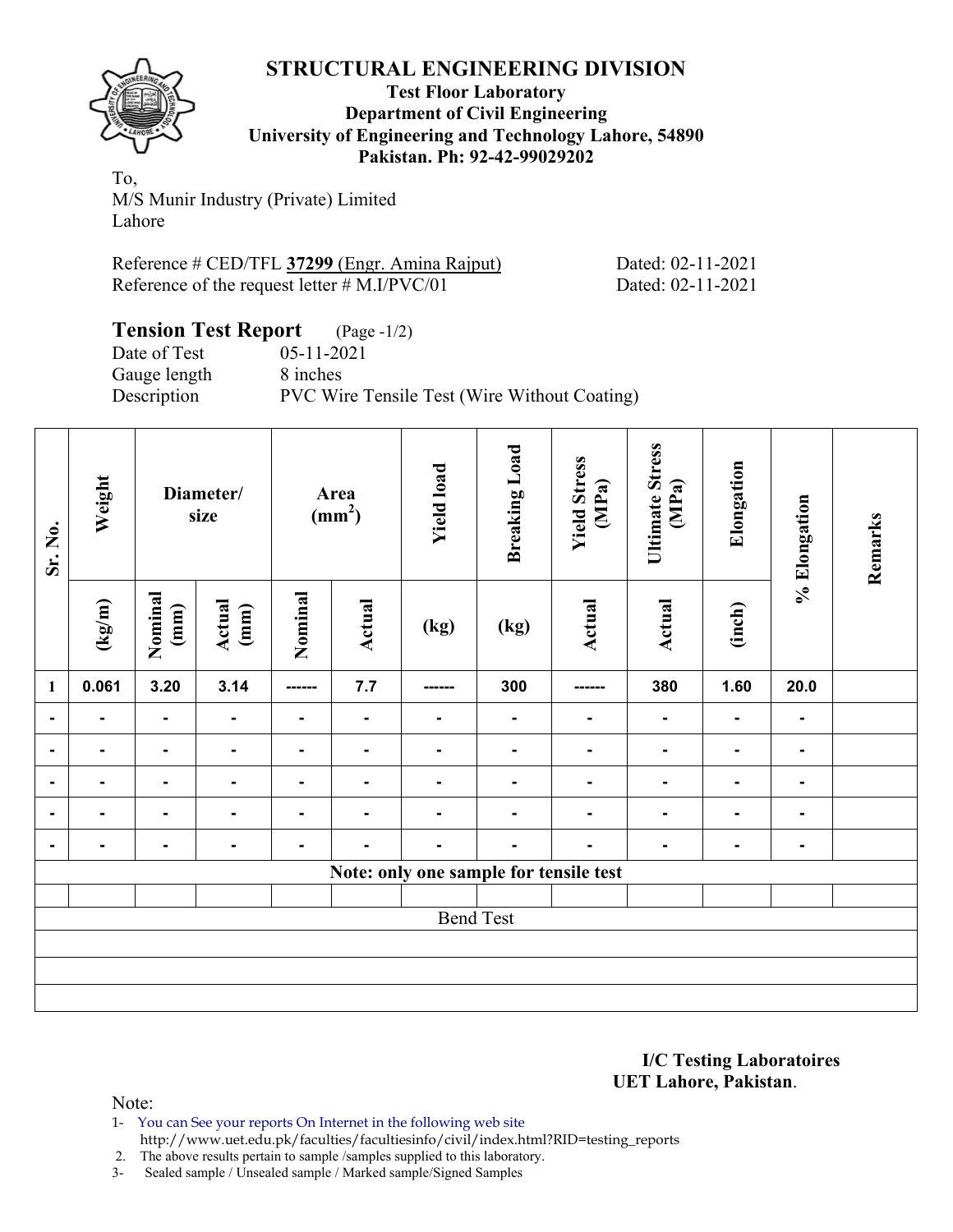

#### **Test Floor Laboratory Department of Civil Engineering University of Engineering and Technology Lahore, 54890 Pakistan. Ph: 92-42-99029202**

To, M/S Munir Industry (Private) Limited Lahore

Reference # CED/TFL 37299 (Engr. Amina Rajput) Dated: 02-11-2021 Reference of the request letter  $#$  M.I/PVC/01 Dated: 02-11-2021

#### **Tension Test Report** (Page – 2/2) Date of Test 05-11-2021

Description PVC Wire Breaking Load Test (Wire With Coating)

| Sr.<br>No.   | Nominal<br>Diameter             | <b>Measured</b><br>Diameter | <b>Breaking Load</b> | Remark |  |  |  |  |  |  |
|--------------|---------------------------------|-----------------------------|----------------------|--------|--|--|--|--|--|--|
|              | (mm)                            | (mm)                        | (kg)                 |        |  |  |  |  |  |  |
| $\mathbf{1}$ | 4.70                            | 4.70                        | 540                  |        |  |  |  |  |  |  |
|              |                                 |                             |                      |        |  |  |  |  |  |  |
|              |                                 |                             |                      |        |  |  |  |  |  |  |
|              |                                 |                             |                      |        |  |  |  |  |  |  |
|              |                                 |                             |                      |        |  |  |  |  |  |  |
|              |                                 |                             |                      |        |  |  |  |  |  |  |
|              |                                 |                             |                      |        |  |  |  |  |  |  |
|              | <b>Only One Sample for Test</b> |                             |                      |        |  |  |  |  |  |  |
|              |                                 |                             |                      |        |  |  |  |  |  |  |

**I/C Testing Laboratoires UET Lahore, Pakistan**.

Note:

1- You can See your reports On Internet in the following web site http://www.uet.edu.pk/faculties/facultiesinfo/civil/index.html?RID=testing\_reports

2. The above results pertain to sample /samples supplied to this laboratory.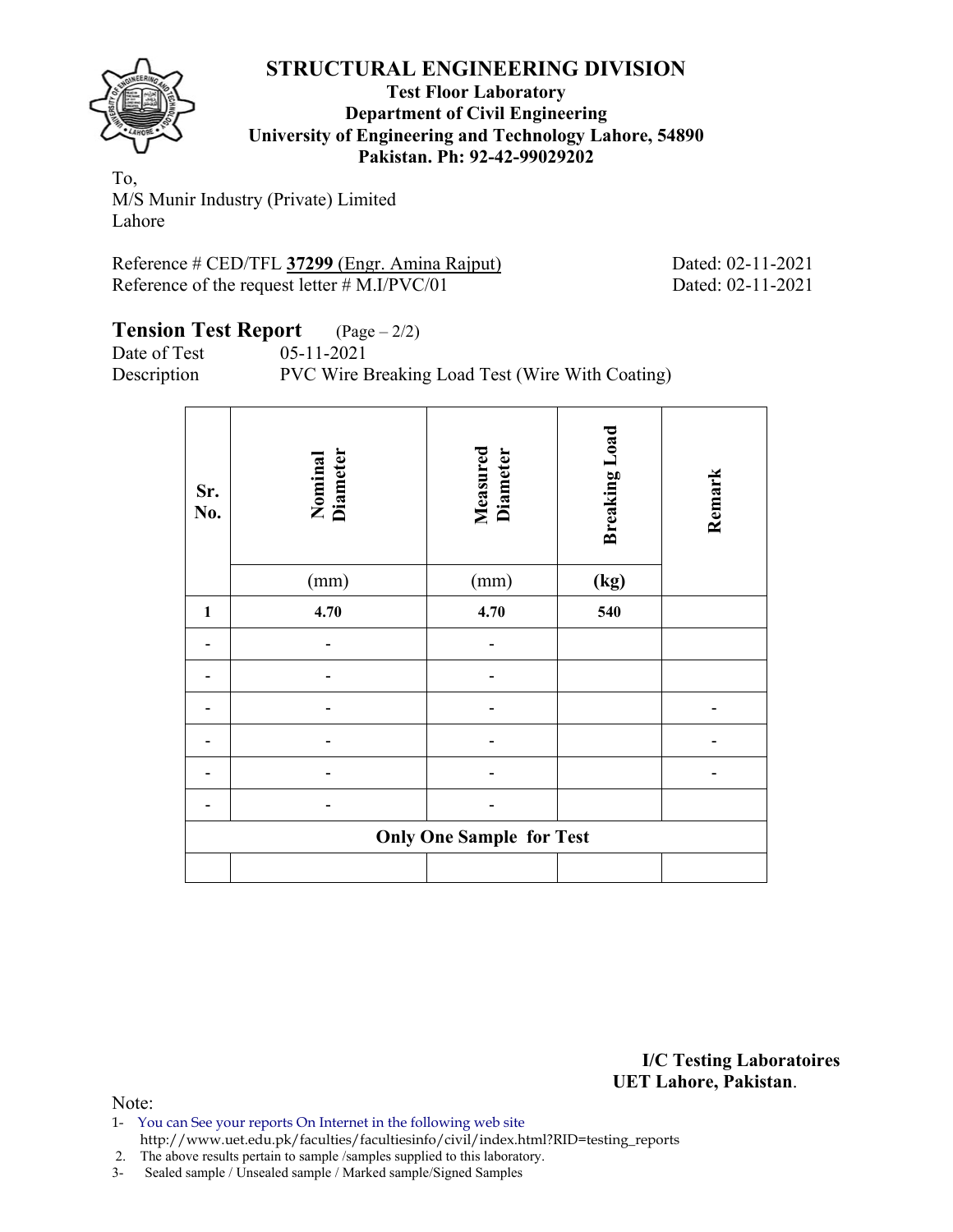

**Test Floor Laboratory Department of Civil Engineering University of Engineering and Technology Lahore, 54890 Pakistan. Ph: 92-42-99029202** 

Ref: CED/TFL/11/37304 Dated: 03-11-2021

Dated: 04-11-2021

#### **To M/S China Gezhouba Group Co., Limited CGGC Dasu Hydropower Project Management in Pakistan**

## Subject: **- CALIBRATION OF HYDRAULIC JACK (MARK: TFL/11/37304)** (Page -1/6)

Reference to your Letter No. Nil, dated: 02/11/2021 on the subject cited above. One Hydraulic Jack (Jack No. 1826, Gauge No. 3397) as received by us has been calibrated. The results are tabulated as under:

| <b>Total Range</b>       | Zero - | 60 (MPa) |
|--------------------------|--------|----------|
| <b>Calibrated Range:</b> | Zero - | 50 (MPa) |

| <b>Hydraulic Jack Reading</b><br>(MPa) |       | 10    | 15    | 20    | 25    | 30    | 35     | 40     | 45     | 50     |
|----------------------------------------|-------|-------|-------|-------|-------|-------|--------|--------|--------|--------|
| Calibrated Load (Kg)                   | 15200 | 29800 | 45200 | 59800 | 75600 | 91400 | 106000 | 122000 | 137600 | 152400 |
| <b>Calibrated Pressure (Mpa)</b>       | 5.00  | 9.81  | 14.88 | 19.68 | 24.88 | 30.08 | 34.88  | 40.15  | 45.28  | 50.15  |

The Ram Area of Jack = 298 cm<sup>2</sup>



 **UET Lahore, Pakistan**.

- 1- You can See your reports On Internet in the following web site http://www.uet.edu.pk/faculties/facultiesinfo/civil/index.html?RID=testing\_reports
- 2. The above results pertain to sample /samples supplied to this laboratory.
- 3- Sealed sample / Unsealed sample / Marked sample/Signed Samples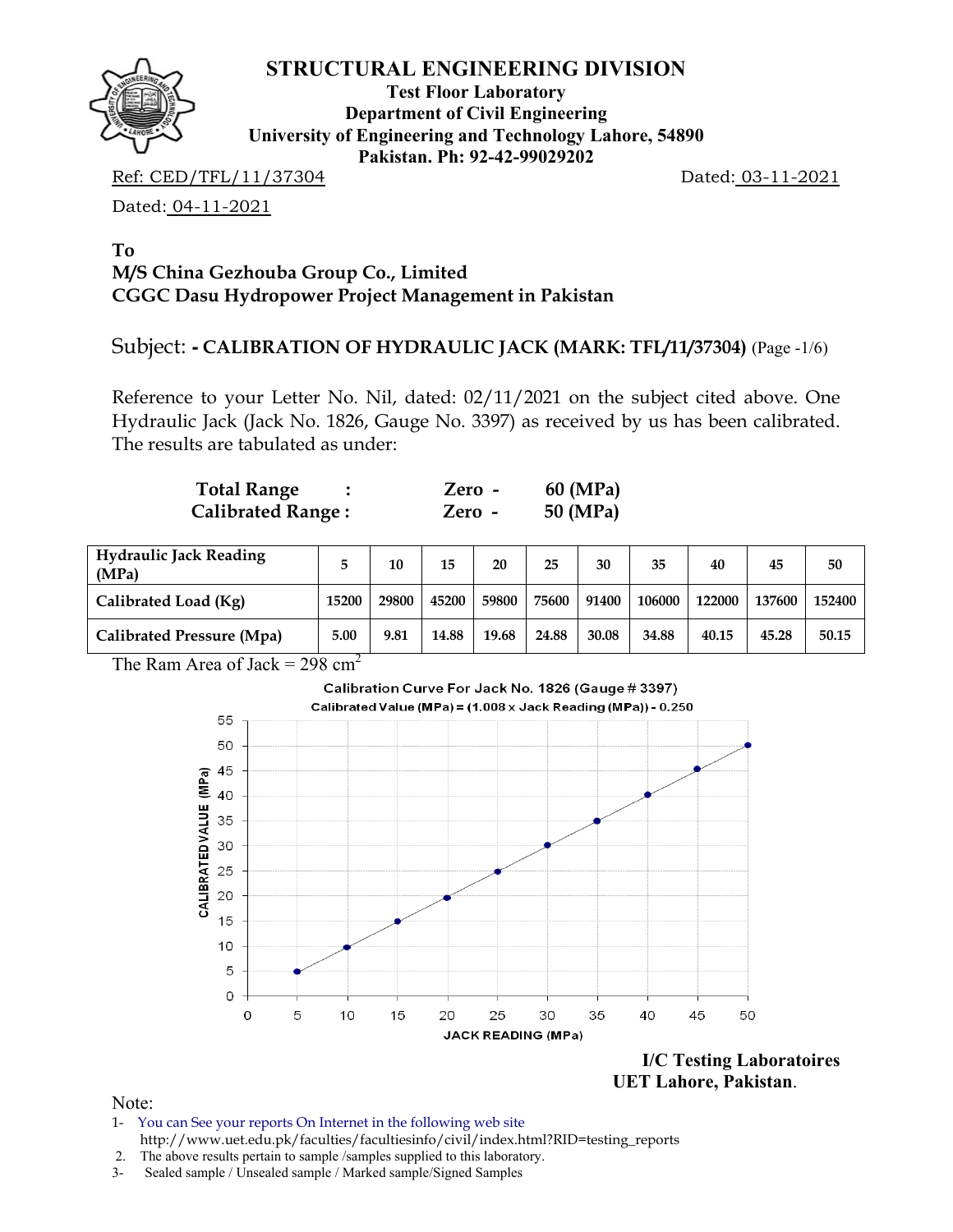

**Test Floor Laboratory Department of Civil Engineering University of Engineering and Technology Lahore, 54890 Pakistan. Ph: 92-42-99029202** 

Ref: CED/TFL/11/37304 Dated: 03-11-2021

Dated: 04-11-2021

#### **To M/S China Gezhouba Group Co., Limited CGGC Dasu Hydropower Project Management in Pakistan**

## Subject: **- CALIBRATION OF HYDRAULIC JACK (MARK: TFL/11/37304)** (Page -2/6)

Reference to your Letter No. Nil, dated: 02/11/2021 on the subject cited above. One Hydraulic Jack (Jack No. 1839, Gauge No. 1218) as received by us has been calibrated. The results are tabulated as under:

| <b>Total Range</b>       | Zero -   | 60 (MPa) |
|--------------------------|----------|----------|
| <b>Calibrated Range:</b> | $Zero -$ | 50 (MPa) |

| <b>Hydraulic Jack Reading</b><br>(MPa) |       | 10    | 15    | 20    | 25    | 30    | 35     | 40     | 45     | 50     |
|----------------------------------------|-------|-------|-------|-------|-------|-------|--------|--------|--------|--------|
| Calibrated Load (Kg)                   | 15200 | 30000 | 45200 | 60600 | 76200 | 91000 | 106400 | 122000 | 137800 | 152200 |
| Calibrated Pressure (Mpa)              | 5.00  | 9.87  | 14.88 | 19.94 | 25.08 | 29.95 | 35.02  | 40.15  | 45.35  | 50.09  |

The Ram Area of Jack =  $298 \text{ cm}^2$ 



**I/C Testing Laboratoires UET Lahore, Pakistan**.

- 1- You can See your reports On Internet in the following web site http://www.uet.edu.pk/faculties/facultiesinfo/civil/index.html?RID=testing\_reports
- 2. The above results pertain to sample /samples supplied to this laboratory.
- 3- Sealed sample / Unsealed sample / Marked sample/Signed Samples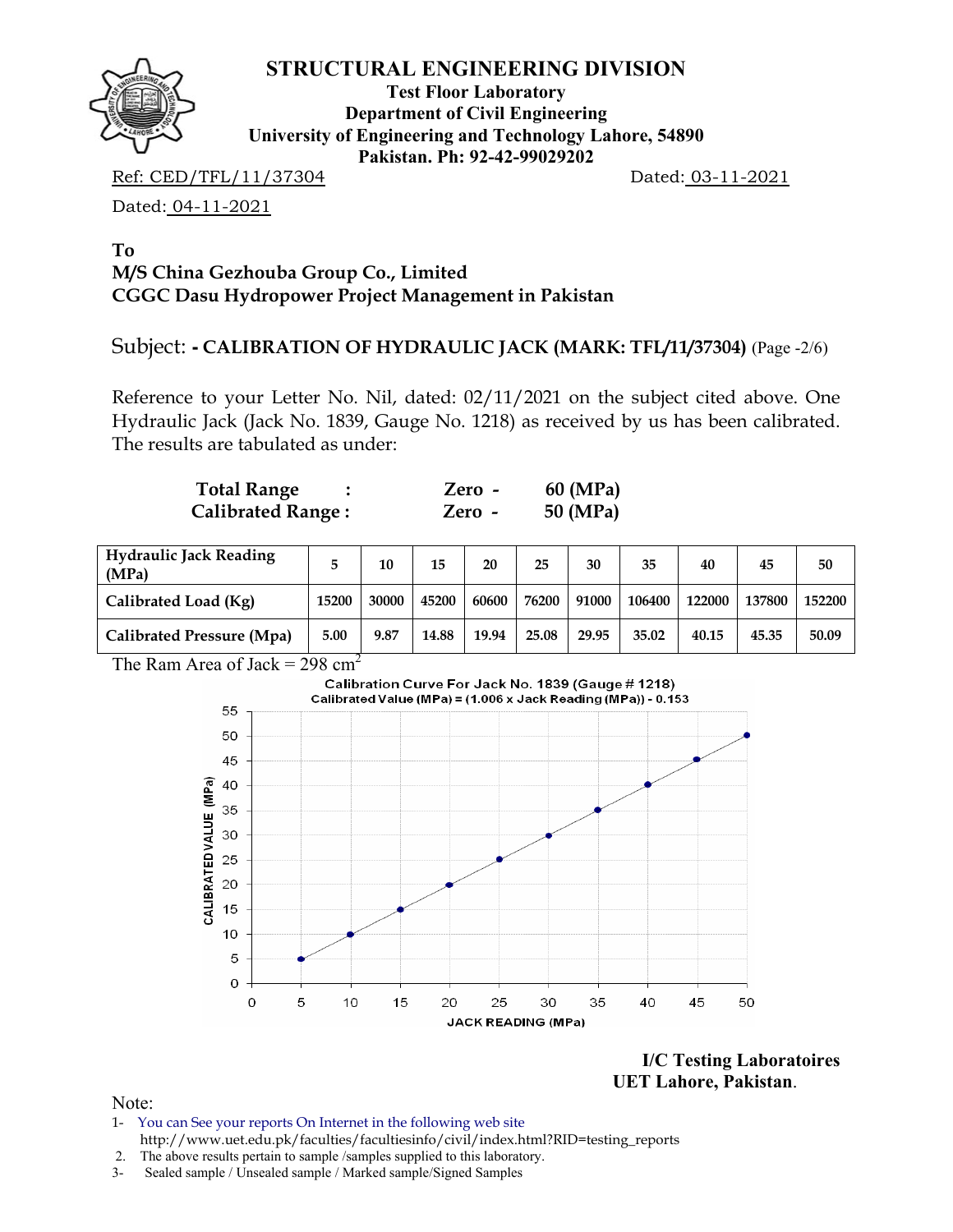

**Test Floor Laboratory Department of Civil Engineering University of Engineering and Technology Lahore, 54890 Pakistan. Ph: 92-42-99029202** 

Ref: CED/TFL/11/37304 Dated: 03-11-2021

Dated: 04-11-2021

#### **To M/S China Gezhouba Group Co., Limited CGGC Dasu Hydropower Project Management in Pakistan**

## Subject: **- CALIBRATION OF HYDRAULIC JACK (MARK: TFL/11/37304)** (Page -3/6)

Reference to your Letter No. Nil, dated: 02/11/2021 on the subject cited above. One Hydraulic Jack (Jack No. 2007, Gauge No. 3397) as received by us has been calibrated. The results are tabulated as under:

| <b>Total Range</b>       | Zero - | 60 (MPa) |
|--------------------------|--------|----------|
| <b>Calibrated Range:</b> | Zero - | 50 (MPa) |

| <b>Hydraulic Jack Reading</b><br>(MPa) |      | 10    | 15    | 20    | 25    | 30    | 35    | 40    | 45    | 50    |
|----------------------------------------|------|-------|-------|-------|-------|-------|-------|-------|-------|-------|
| Calibrated Load (Kg)                   | 9900 | 18900 | 28600 | 38000 | 47600 | 57400 | 66400 | 76400 | 86200 | 95500 |
| Calibrated Pressure (Mpa)              | 5.09 | 9.71  | 14.70 | 19.53 | 24.47 | 29.50 | 34.13 | 39.27 | 44.31 | 49.09 |

The Ram Area of Jack =  $190.80 \text{ cm}^2$ 



**I/C Testing Laboratoires UET Lahore, Pakistan**.

- 1- You can See your reports On Internet in the following web site http://www.uet.edu.pk/faculties/facultiesinfo/civil/index.html?RID=testing\_reports
- 2. The above results pertain to sample /samples supplied to this laboratory.
- 3- Sealed sample / Unsealed sample / Marked sample/Signed Samples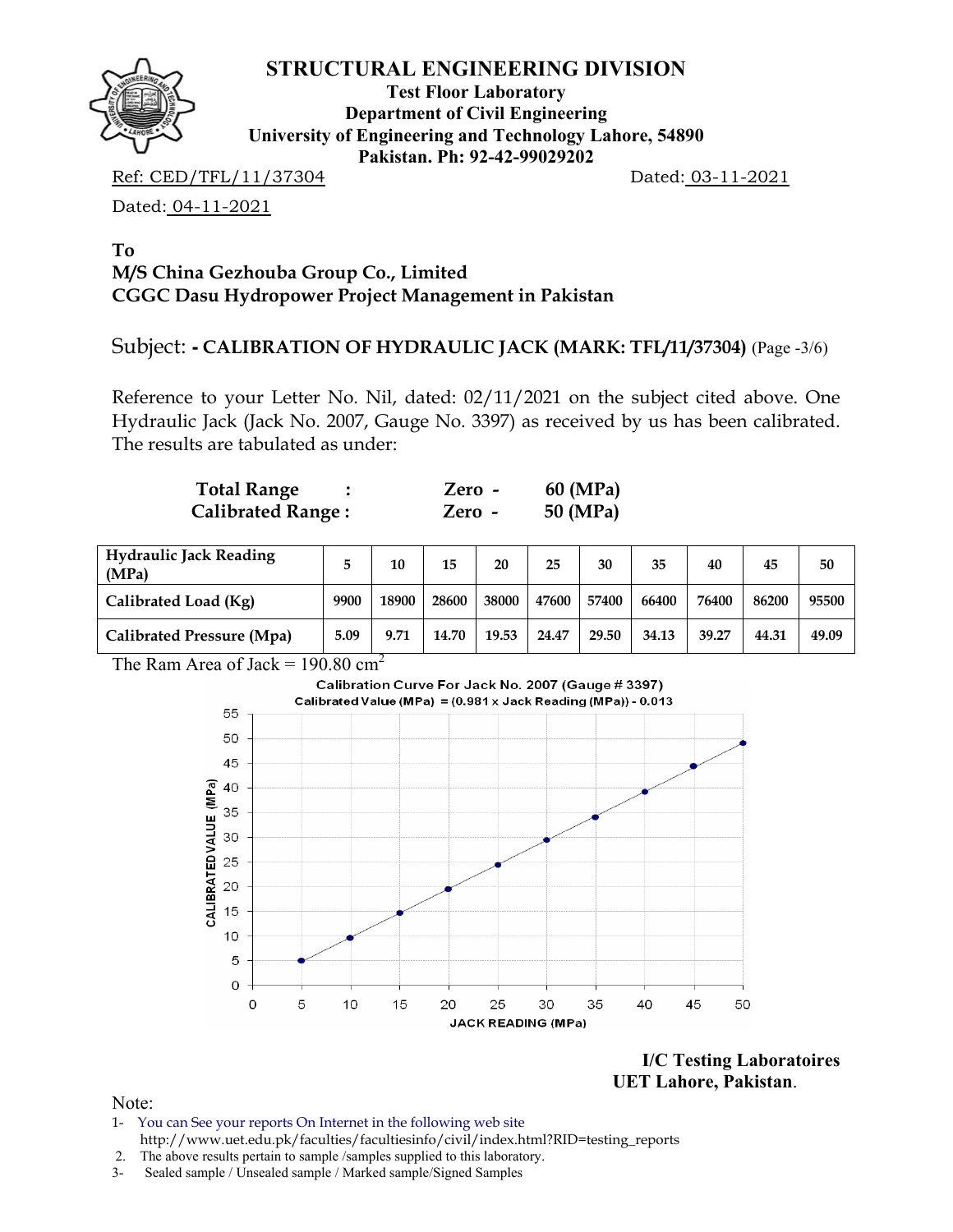

**Test Floor Laboratory Department of Civil Engineering University of Engineering and Technology Lahore, 54890 Pakistan. Ph: 92-42-99029202** 

Ref: CED/TFL/11/37304 Dated: 03-11-2021

Dated: 04-11-2021

#### **To M/S China Gezhouba Group Co., Limited CGGC Dasu Hydropower Project Management in Pakistan**

## Subject: **- CALIBRATION OF HYDRAULIC JACK (MARK: TFL/11/37304)** (Page -4/6)

Reference to your Letter No. Nil, dated: 02/11/2021 on the subject cited above. One Hydraulic Jack (Jack No. 2006, Gauge No. 1218) as received by us has been calibrated. The results are tabulated as under:

| <b>Total Range</b>       | Zero - | 60 (MPa) |
|--------------------------|--------|----------|
| <b>Calibrated Range:</b> | Zero - | 50 (MPa) |

| <b>Hydraulic Jack Reading</b><br>(MPa) |      | 10    | 15    | 20    | 25    | 30    | 35    | 40    | 45    | 50    |
|----------------------------------------|------|-------|-------|-------|-------|-------|-------|-------|-------|-------|
| Calibrated Load (Kg)                   | 9200 | 18600 | 28200 | 38000 | 47100 | 57100 | 66900 | 76500 | 86000 | 95400 |
| <b>Calibrated Pressure (Mpa)</b>       | 4.73 | 9.56  | 14.49 | 19.53 | 24.21 | 29.35 | 34.39 | 39.32 | 44.20 | 49.04 |

The Ram Area of Jack =  $190.80 \text{ cm}^2$ 



**I/C Testing Laboratoires UET Lahore, Pakistan**.

- 1- You can See your reports On Internet in the following web site http://www.uet.edu.pk/faculties/facultiesinfo/civil/index.html?RID=testing\_reports
- 2. The above results pertain to sample /samples supplied to this laboratory.
- 3- Sealed sample / Unsealed sample / Marked sample/Signed Samples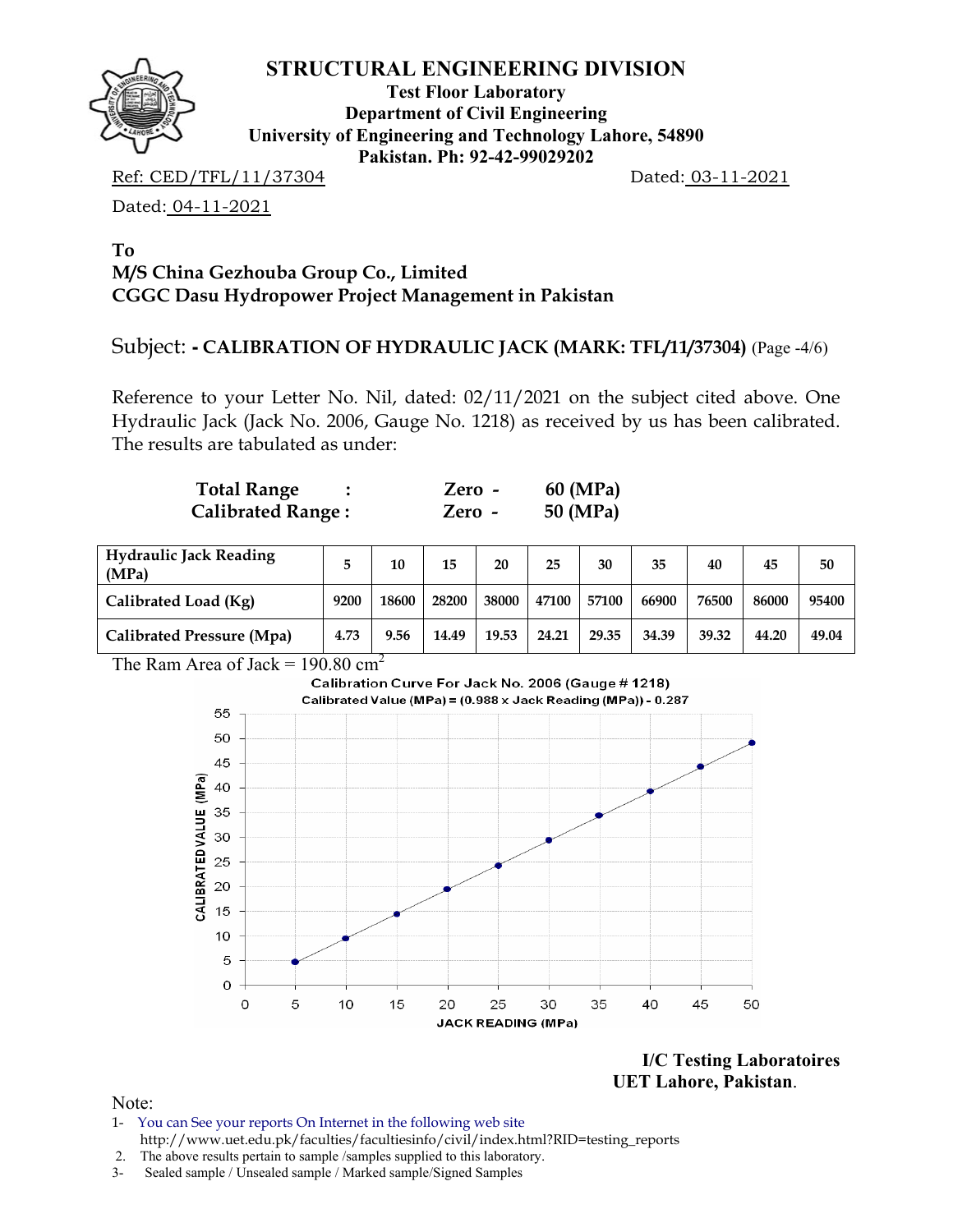

**Test Floor Laboratory Department of Civil Engineering University of Engineering and Technology Lahore, 54890 Pakistan. Ph: 92-42-99029202** 

Ref: CED/TFL/11/37304 Dated: 03-11-2021

Dated: 04-11-2021

#### **To M/S China Gezhouba Group Co., Limited CGGC Dasu Hydropower Project Management in Pakistan**

## Subject: **- CALIBRATION OF HYDRAULIC JACK (MARK: TFL/11/37304)** (Page -1/6)

Reference to your Letter No. Nil, dated: 02/11/2021 on the subject cited above. One Hydraulic Jack (Jack No. 19220, Gauge No. 3397) as received by us has been calibrated. The results are tabulated as under:

| <b>Total Range</b>       | Zero - | 60 (MPa) |
|--------------------------|--------|----------|
| <b>Calibrated Range:</b> | Zero - | 50 (MPa) |

| <b>Hydraulic Jack Reading</b><br>(MPa) |      | 10   | 15    | 20    | 25    | 30    | 35    | 40    | 45    | 50    |
|----------------------------------------|------|------|-------|-------|-------|-------|-------|-------|-------|-------|
| Calibrated Load (Kg)                   | 2400 | 4800 | 7350  | 9600  | 12250 | 14600 | 17000 | 19450 | 21850 | 24450 |
| Calibrated Pressure (Mpa)              | 4.93 | 9.87 | 15.11 | 19.73 | 25.18 | 30.01 | 34.94 | 39.98 | 44.91 | 50.26 |

The Ram Area of Jack =  $47.71 \text{ cm}^2$ 



**I/C Testing Laboratoires UET Lahore, Pakistan**.

- 1- You can See your reports On Internet in the following web site http://www.uet.edu.pk/faculties/facultiesinfo/civil/index.html?RID=testing\_reports
- 2. The above results pertain to sample /samples supplied to this laboratory.
- 3- Sealed sample / Unsealed sample / Marked sample/Signed Samples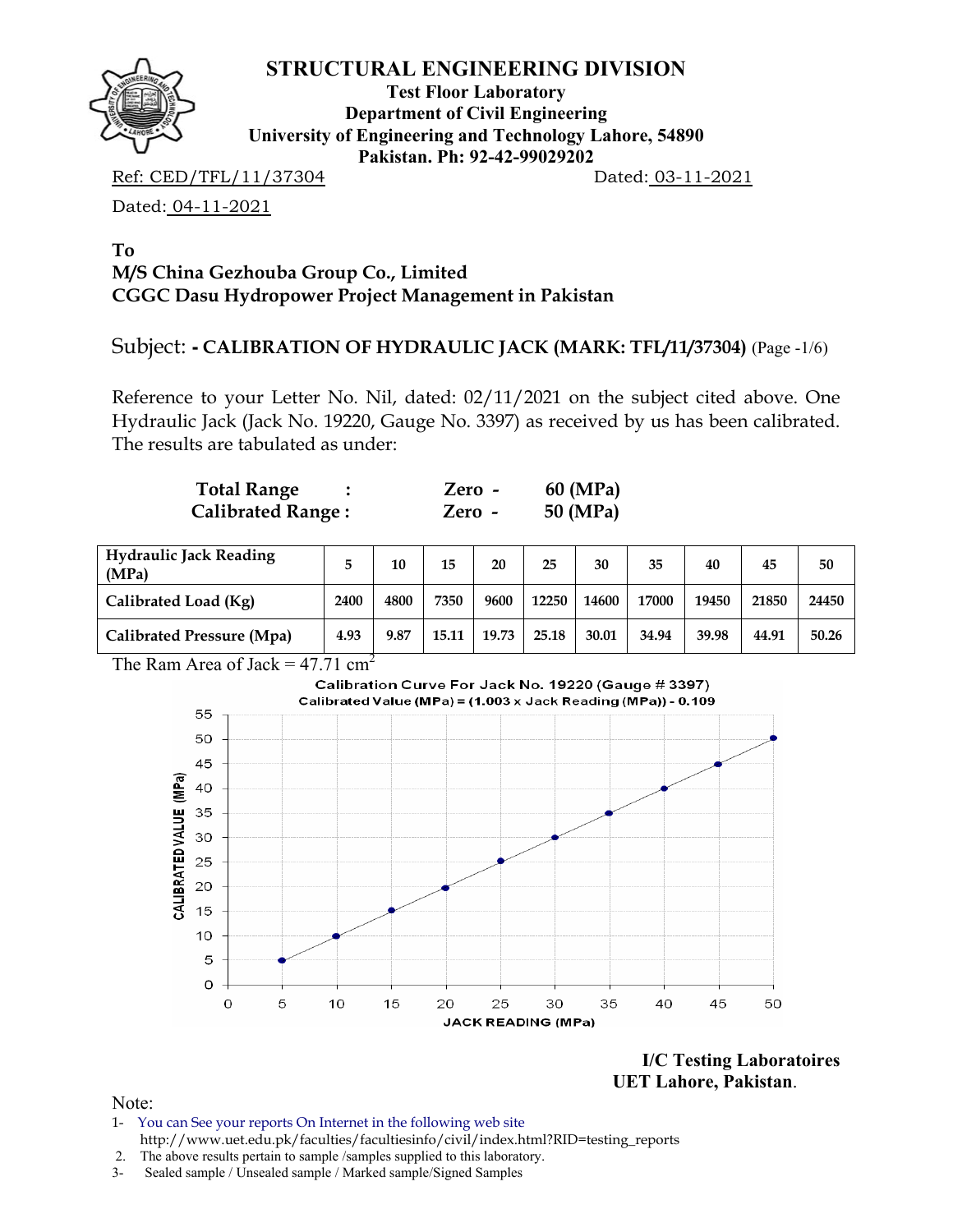

**Test Floor Laboratory Department of Civil Engineering University of Engineering and Technology Lahore, 54890 Pakistan. Ph: 92-42-99029202** 

Ref: CED/TFL/11/37304 Dated: 03-11-2021

Dated: 04-11-2021

#### **To M/S China Gezhouba Group Co., Limited CGGC Dasu Hydropower Project Management in Pakistan**

## Subject: **- CALIBRATION OF HYDRAULIC JACK (MARK: TFL/11/37304)** (Page -6/6)

Reference to your Letter No. Nil, dated: 02/11/2021 on the subject cited above. One Hydraulic Jack (Jack No. 19247, Gauge No. 1218) as received by us has been calibrated. The results are tabulated as under:

| <b>Total Range</b>       | Zero -   | 60 (MPa) |
|--------------------------|----------|----------|
| <b>Calibrated Range:</b> | $Zero -$ | 50 (MPa) |

| <b>Hydraulic Jack Reading (MPa)</b> | 5    | 10    | 15    | 20    | 25    | 30    | 35    | 40    | 45    | 50    |
|-------------------------------------|------|-------|-------|-------|-------|-------|-------|-------|-------|-------|
| Calibrated Load (Kg)                | 2500 | 4950  | 7250  | 9700  | 12200 | 14650 | 17100 | 19550 | 22100 | 24350 |
| Calibrated Pressure (Mpa)           | 5.14 | 10.17 | 14.90 | 19.94 | 25.08 | 30.11 | 35.15 | 40.19 | 45.43 | 50.05 |

The Ram Area of Jack =  $47.71 \text{ cm}^2$ 



**I/C Testing Laboratoires UET Lahore, Pakistan**.

- 1- You can See your reports On Internet in the following web site http://www.uet.edu.pk/faculties/facultiesinfo/civil/index.html?RID=testing\_reports
- 2. The above results pertain to sample /samples supplied to this laboratory.
- 3- Sealed sample / Unsealed sample / Marked sample/Signed Samples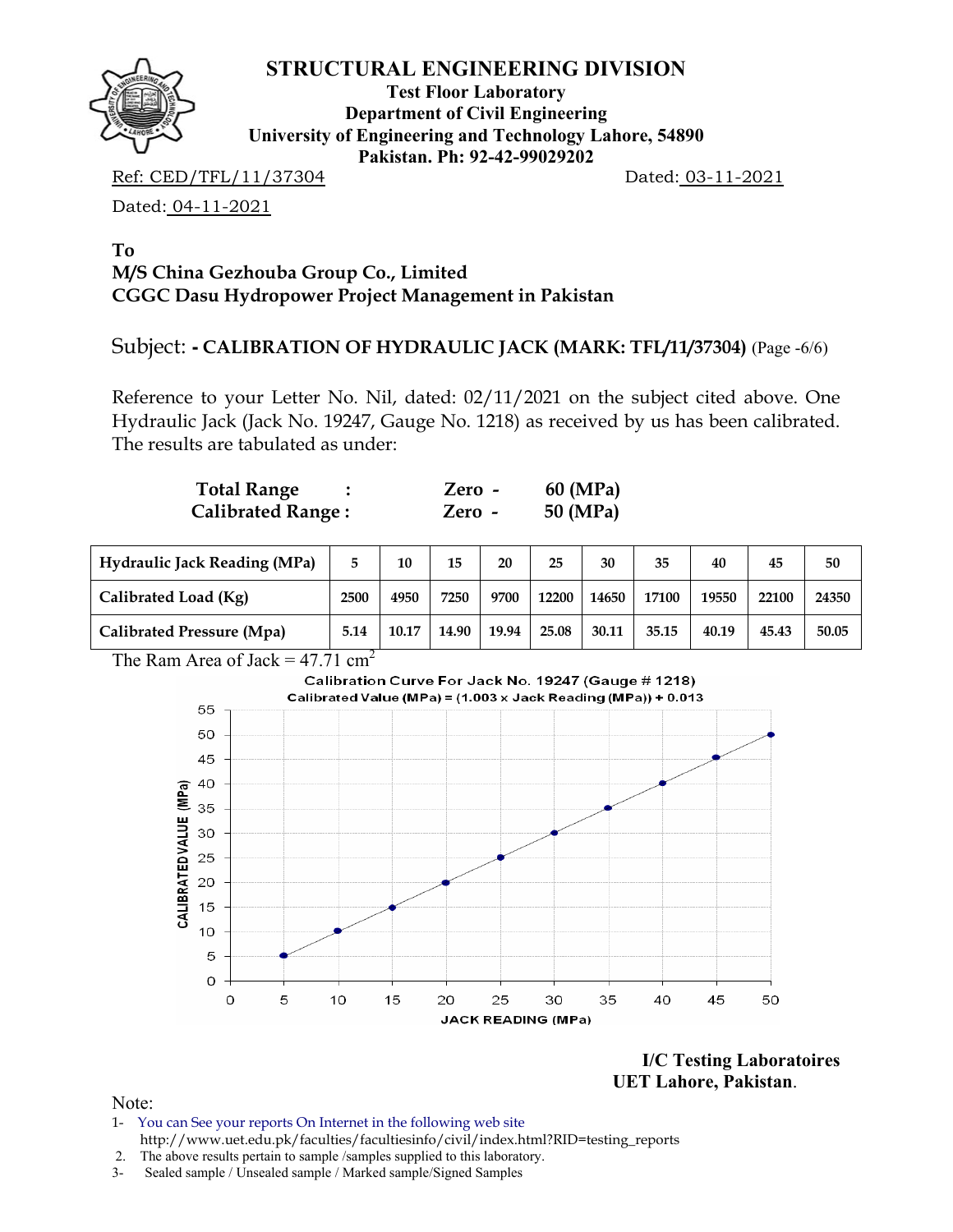

#### **Test Floor Laboratory Department of Civil Engineering University of Engineering and Technology Lahore, 54890 Pakistan. Ph: 92-42-99029202**

To, Project Manager CCECC-MATRACON-HABIB Joint Venture Re-Construction & Up-gradation of Main Runway (18L/36R) at Allama Iqbal International Airport (AIIAP), Lahore (Batala Steel) Reference # CED/TFL 37306 (Engr. Amina Rajput) Dated: 03-11-2021 Reference of the request letter # AIIAP/CCECC-MATRACON-HABIB Jv/2021/742 Dated: 02-11-2021

## **Tension Test Report** (Page -1/1)

Date of Test 05-11-2021 Gauge length 8 inches

Description Deformed Steel Bar Tensile and Bend Test as per ASTM-A615

| Sr. No.                                             | Weight                                              |                | Diameter/<br><b>Size</b><br>(mm) | Area<br>$(in^2)$ |                |      |                  | <b>Yield load</b> | <b>Breaking</b><br>Load |                                                                  | <b>Yield Stress</b><br>(psi) |                | <b>Ultimate Stress</b><br>(psi) | Elongation | % Elongation | Heat No. |
|-----------------------------------------------------|-----------------------------------------------------|----------------|----------------------------------|------------------|----------------|------|------------------|-------------------|-------------------------|------------------------------------------------------------------|------------------------------|----------------|---------------------------------|------------|--------------|----------|
|                                                     | (1bs/ft)                                            | Nominal        | Actual                           | Nominal          | <b>Actual</b>  | (kg) | (kg)             | Nominal           | <b>Actual</b>           | Nominal                                                          | Actual                       | (inch)         |                                 |            |              |          |
| 1                                                   | 0.418                                               | 10             | 10.05                            | 0.12             | 0.123          | 3200 | 5800             | 58789             | 57400                   | 106556                                                           | 104100                       | 1.10           | 13.8                            | 46         |              |          |
| $\mathbf{2}$                                        | 0.432                                               | 10             | 10.21                            | 0.12             | 0.127          | 4100 | 6200             | 75324             | 71170                   | 113904                                                           | 107700                       | 1.00           | 12.5                            | 47         |              |          |
|                                                     | $\blacksquare$                                      | $\blacksquare$ | $\blacksquare$                   | ۰                | $\blacksquare$ |      |                  |                   | ٠                       | $\blacksquare$                                                   | ٠                            | $\blacksquare$ |                                 |            |              |          |
|                                                     | $\blacksquare$                                      | $\blacksquare$ | $\blacksquare$                   | Ξ.               | $\blacksquare$ |      |                  |                   | ۰                       |                                                                  | ۰                            | $\blacksquare$ |                                 |            |              |          |
|                                                     |                                                     | ۰              |                                  |                  |                |      |                  |                   |                         |                                                                  | $\blacksquare$               |                |                                 |            |              |          |
|                                                     |                                                     | ۰              |                                  |                  |                |      |                  |                   |                         |                                                                  |                              |                |                                 |            |              |          |
|                                                     |                                                     |                |                                  |                  |                |      |                  |                   |                         | Note: only two samples for tensile and two samples for bend test |                              |                |                                 |            |              |          |
|                                                     |                                                     |                |                                  |                  |                |      |                  |                   |                         |                                                                  |                              |                |                                 |            |              |          |
|                                                     |                                                     |                |                                  |                  |                |      | <b>Bend Test</b> |                   |                         |                                                                  |                              |                |                                 |            |              |          |
| 10mm Dia Bar Bend Test Through 180° is Satisfactory |                                                     |                |                                  |                  |                |      |                  |                   |                         |                                                                  |                              |                |                                 |            |              |          |
|                                                     | 10mm Dia Bar Bend Test Through 180° is Satisfactory |                |                                  |                  |                |      |                  |                   |                         |                                                                  |                              |                |                                 |            |              |          |
|                                                     |                                                     |                |                                  |                  |                |      |                  |                   |                         |                                                                  |                              |                |                                 |            |              |          |

**I/C Testing Laboratoires UET Lahore, Pakistan**.

- 1- You can See your reports On Internet in the following web site http://www.uet.edu.pk/faculties/facultiesinfo/civil/index.html?RID=testing\_reports
- 2. The above results pertain to sample /samples supplied to this laboratory.
- 3- Sealed sample / Unsealed sample / Marked sample/Signed Samples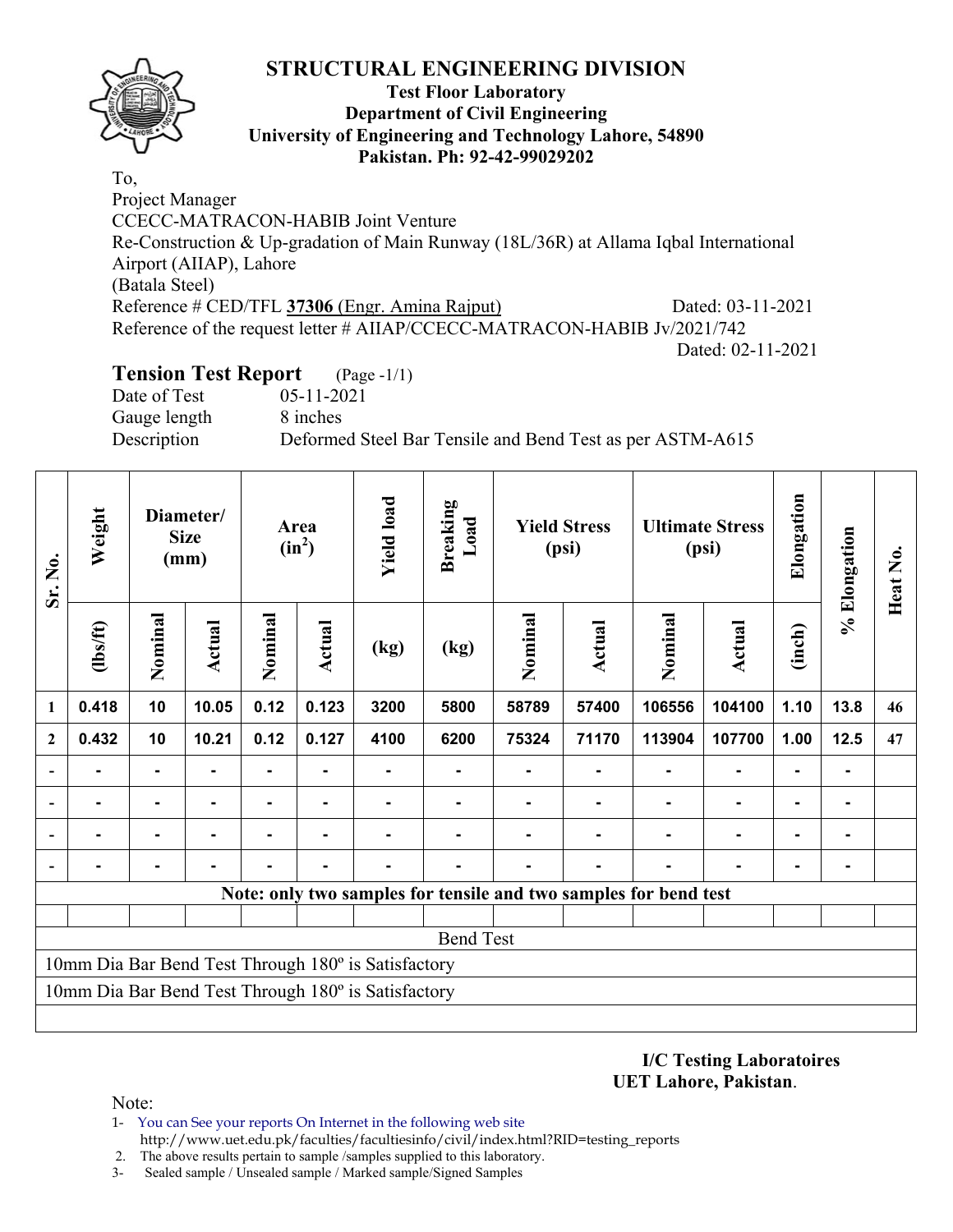

**Test Floor Laboratory Department of Civil Engineering University of Engineering and Technology Lahore, 54890 Pakistan. Ph: 92-42-99029202** 

To, M/S Fluck Builders Lahore

Reference # CED/TFL 37307 (Engr. Amina Rajput) Dated: 03-11-2021 Reference of the request letter  $# 21$ -fb-13 Dated: 03-11-2021

| <b>Tension Test Report</b> (Page -1/1) |                                                           |
|----------------------------------------|-----------------------------------------------------------|
| Date of Test                           | $05 - 11 - 2021$                                          |
| Gauge length                           | 8 inches                                                  |
| Description                            | Deformed Steel Bar Tensile and Bend Test as per ASTM-A615 |

| Sr. No. | Weight                                        |                   | Diameter/<br><b>Size</b> |                | Area<br>$(in^2)$ | <b>Yield load</b> | <b>Breaking</b><br>Load                                        |         | <b>Yield Stress</b><br>(psi) |         | <b>Ultimate Stress</b><br>(psi) | Elongation | % Elongation   | Remarks |
|---------|-----------------------------------------------|-------------------|--------------------------|----------------|------------------|-------------------|----------------------------------------------------------------|---------|------------------------------|---------|---------------------------------|------------|----------------|---------|
|         | $\frac{2}{10}$                                | Nominal<br>$(\#)$ | Actual<br>(inch)         | Nominal        | <b>Actual</b>    | (kg)              | (kg)                                                           | Nominal | Actual                       | Nominal | <b>Actual</b>                   | (inch)     |                |         |
| 1       | 0.375                                         | $\mathbf{3}$      | 0.375                    | 0.11           | 0.110            | 4000              | 5100                                                           | 80200   | 79930                        | 102200  | 102000                          | 0.80       | 10.0           |         |
|         |                                               | $\blacksquare$    |                          | $\blacksquare$ | ۰                |                   | ۰                                                              |         |                              |         |                                 |            | ۰              |         |
|         |                                               |                   |                          |                |                  |                   |                                                                |         |                              |         |                                 |            | $\blacksquare$ |         |
|         |                                               | $\blacksquare$    |                          |                |                  |                   |                                                                |         |                              |         |                                 |            | ۰              |         |
|         |                                               | $\blacksquare$    | -                        |                | ۰.               |                   |                                                                |         |                              |         |                                 | ۰          | ۰.             |         |
|         |                                               | $\blacksquare$    |                          | $\blacksquare$ | ۰                | $\blacksquare$    | ۰                                                              |         |                              |         |                                 | ۰          | ۰              |         |
|         |                                               |                   |                          |                |                  |                   | Note: only one sample for tensile and one sample for bend test |         |                              |         |                                 |            |                |         |
|         |                                               |                   |                          |                |                  |                   |                                                                |         |                              |         |                                 |            |                |         |
|         |                                               |                   |                          |                |                  |                   | <b>Bend Test</b>                                               |         |                              |         |                                 |            |                |         |
|         | #3 Bar Bend Test Through 180° is Satisfactory |                   |                          |                |                  |                   |                                                                |         |                              |         |                                 |            |                |         |
|         |                                               |                   |                          |                |                  |                   |                                                                |         |                              |         |                                 |            |                |         |
|         |                                               |                   |                          |                |                  |                   |                                                                |         |                              |         |                                 |            |                |         |

**I/C Testing Laboratoires UET Lahore, Pakistan**.

Note:

1- You can See your reports On Internet in the following web site http://www.uet.edu.pk/faculties/facultiesinfo/civil/index.html?RID=testing\_reports

2. The above results pertain to sample /samples supplied to this laboratory.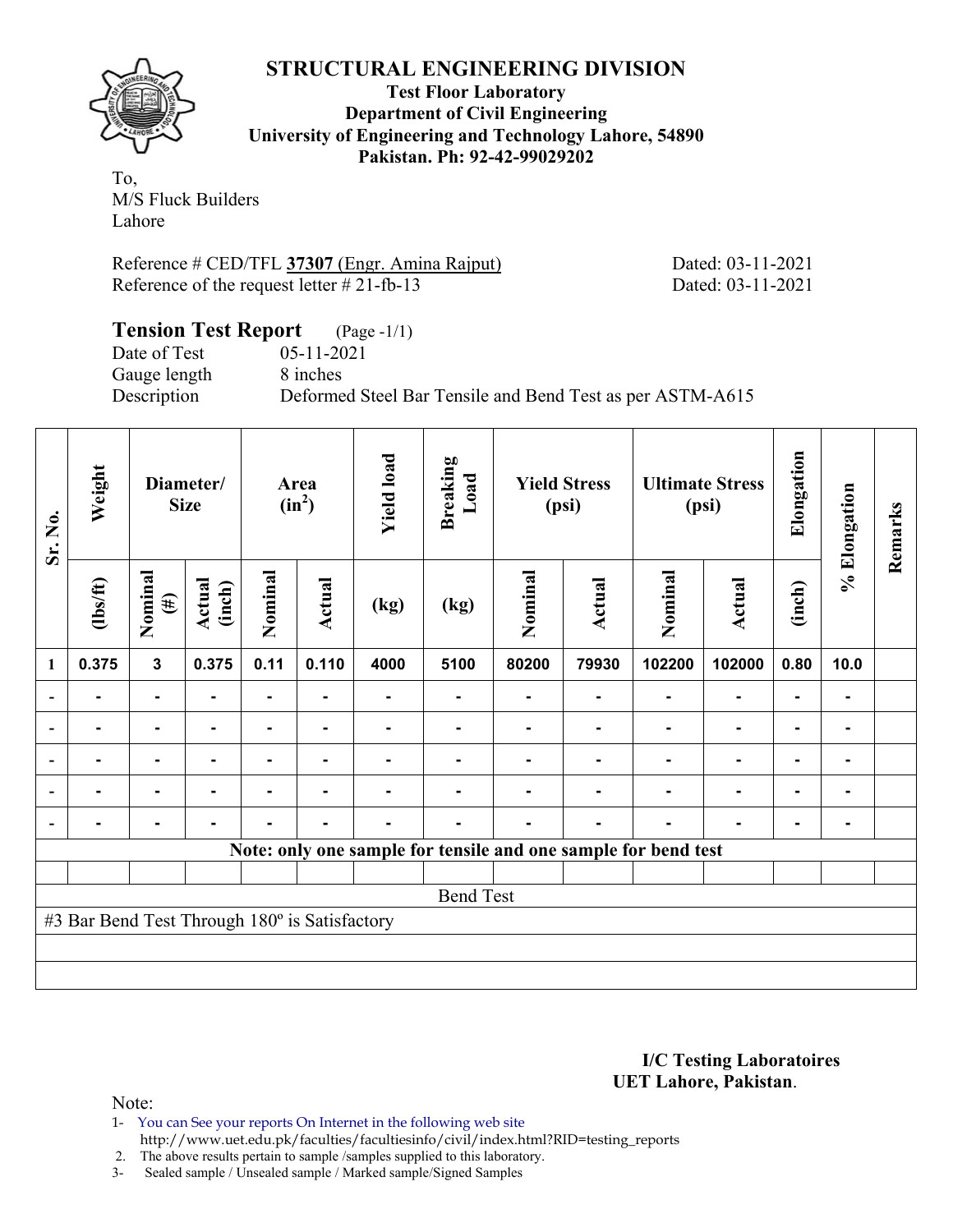

#### **Test Floor Laboratory Department of Civil Engineering University of Engineering and Technology Lahore, 54890 Pakistan. Ph: 92-42-99029202**

To, Project Engineer Great City Faisalabad Bypass Road Sheikhupura

| Reference # CED/TFL 37309 (Engr. Amina Rajput)              | Dated: 03-11-2021 |
|-------------------------------------------------------------|-------------------|
| Reference of the request letter $\# \text{MLD/GC}/004/2021$ | Dated: 02-11-2021 |

## **Tension Test Report** (Page -1/1)

Gauge length 8 inches

Date of Test 05-11-2021 Description Deformed Steel Bar Tensile and Bend Test as per ASTM-A615

| Sr. No. | Weight                                        | Diameter/<br><b>Size</b> |                  |                |        |      | Area<br>$(in^2)$                                               | <b>Yield load</b> | <b>Breaking</b><br>Load |         | <b>Yield Stress</b><br>(psi) |        | <b>Ultimate Stress</b><br>(psi) | Elongation    | % Elongation | Remarks |
|---------|-----------------------------------------------|--------------------------|------------------|----------------|--------|------|----------------------------------------------------------------|-------------------|-------------------------|---------|------------------------------|--------|---------------------------------|---------------|--------------|---------|
|         | $\frac{2}{10}$                                | Nominal<br>$(\#)$        | Actual<br>(inch) | Nominal        | Actual | (kg) | (kg)                                                           | Nominal           | Actual                  | Nominal | Actual                       | (inch) |                                 |               |              |         |
| 1       | 0.371                                         | $\mathbf{3}$             | 0.373            | 0.11           | 0.109  | 3200 | 4850                                                           | 64200             | 64700                   | 97200   | 98100                        | 1.20   | 15.0                            |               |              |         |
|         |                                               |                          |                  |                |        |      |                                                                |                   |                         |         |                              |        |                                 | Moiz<br>steel |              |         |
|         |                                               |                          |                  |                |        |      |                                                                |                   |                         |         |                              |        | $\blacksquare$                  |               |              |         |
|         |                                               |                          |                  |                |        |      |                                                                |                   |                         |         |                              |        | ۰                               |               |              |         |
|         |                                               | $\blacksquare$           |                  |                | ۰      |      |                                                                |                   |                         |         |                              |        | ۰                               |               |              |         |
|         |                                               | $\blacksquare$           |                  | $\blacksquare$ | ۰.     |      | ۰.                                                             |                   |                         |         |                              |        | ۰                               |               |              |         |
|         |                                               |                          |                  |                |        |      | Note: only one sample for tensile and one sample for bend test |                   |                         |         |                              |        |                                 |               |              |         |
|         |                                               |                          |                  |                |        |      |                                                                |                   |                         |         |                              |        |                                 |               |              |         |
|         |                                               |                          |                  |                |        |      | <b>Bend Test</b>                                               |                   |                         |         |                              |        |                                 |               |              |         |
|         | #3 Bar Bend Test Through 180° is Satisfactory |                          |                  |                |        |      |                                                                |                   |                         |         |                              |        |                                 |               |              |         |
|         |                                               |                          |                  |                |        |      |                                                                |                   |                         |         |                              |        |                                 |               |              |         |
|         |                                               |                          |                  |                |        |      |                                                                |                   |                         |         |                              |        |                                 |               |              |         |

**I/C Testing Laboratoires UET Lahore, Pakistan**.

Note:

1- You can See your reports On Internet in the following web site http://www.uet.edu.pk/faculties/facultiesinfo/civil/index.html?RID=testing\_reports

2. The above results pertain to sample /samples supplied to this laboratory.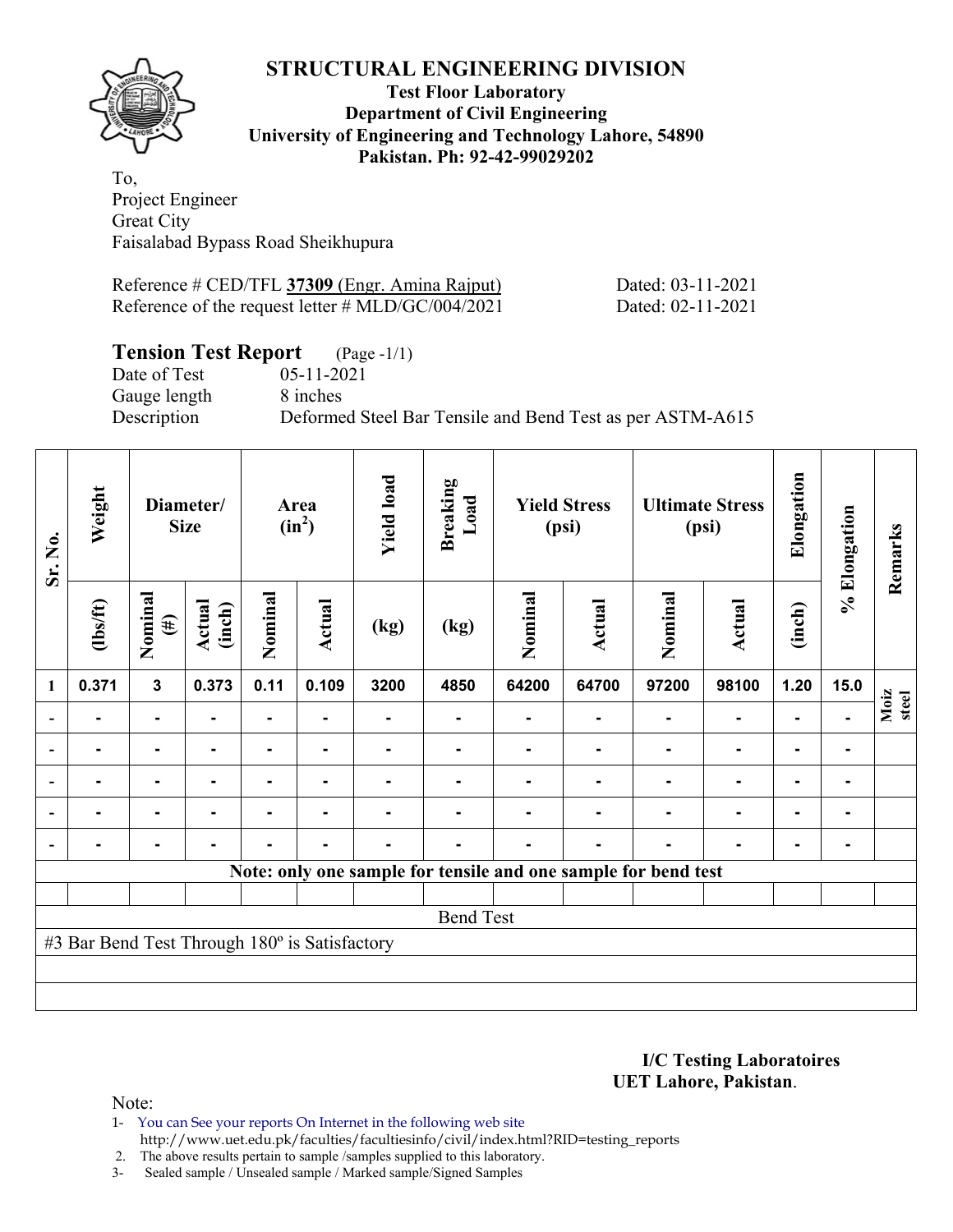

**Test Floor Laboratory Department of Civil Engineering University of Engineering and Technology Lahore, 54890 Pakistan. Ph: 92-42-99029202** 

To, Resident Engineer - 2 ACES Sector- H, Civil Infrastructure Development Works DHA Multan

| Reference # CED/TFL 37310 (Engr. Amina Rajput)         | Dated: 04-11-2021 |
|--------------------------------------------------------|-------------------|
| Reference of the request letter $\#$ ACES-DHAM-NLC-019 | Dated: 03-11-2021 |

### **Tension Test Report** (Page -1/1)

Date of Test 05-11-2021 Gauge length 8 inches

Description Deformed Steel Bar Tensile and Bend Test as per ASTM-A615

| Sr. No.<br>1             | Weight         |                | Diameter/<br><b>Size</b><br>(mm) | Area<br>$(in^2)$ |                | <b>Yield load</b>                                   | <b>Breaking</b><br>Load | <b>Yield Stress</b><br>(psi) |                                                                 | <b>Ultimate Stress</b><br>(psi) |                | Elongation     | % Elongation | Remarks         |
|--------------------------|----------------|----------------|----------------------------------|------------------|----------------|-----------------------------------------------------|-------------------------|------------------------------|-----------------------------------------------------------------|---------------------------------|----------------|----------------|--------------|-----------------|
|                          | (1bs/ft)       | Nominal        | Actual                           | Nominal          | <b>Actual</b>  | (kg)                                                | (kg)                    | Nominal                      | <b>Actual</b>                                                   | Nominal                         | <b>Actual</b>  | (inch)         |              |                 |
|                          | 0.403          | 10             | 9.86                             | 0.12             | 0.118          | 2800                                                | 4050                    | 51441                        | 52120                                                           | 74405                           | 75400          | 1.50           | 18.8         |                 |
| $\mathbf{2}$             | 0.407          | 10             | 9.92                             | 0.12             | 0.120          | 2800                                                | 4100                    | 51441                        | 51550                                                           | 75324                           | 75500          | 1.80           | 22.5         | Mughal<br>steel |
| $\blacksquare$           |                | $\blacksquare$ |                                  |                  |                |                                                     |                         |                              |                                                                 |                                 |                |                | ۰            |                 |
| $\overline{\phantom{a}}$ |                | $\blacksquare$ |                                  |                  |                |                                                     |                         |                              |                                                                 |                                 |                |                | ۰            |                 |
| $\blacksquare$           | $\blacksquare$ | ۰              | ۰                                | Ξ.               | $\blacksquare$ |                                                     | $\blacksquare$          |                              |                                                                 |                                 | $\blacksquare$ | $\blacksquare$ | ۰.           |                 |
|                          | -              | $\blacksquare$ |                                  | -                | $\blacksquare$ |                                                     |                         |                              |                                                                 | $\blacksquare$                  |                | $\blacksquare$ | ۰            |                 |
|                          |                |                |                                  |                  |                |                                                     |                         |                              | Note: only two samples for tensile and one sample for bend test |                                 |                |                |              |                 |
|                          |                |                |                                  |                  |                |                                                     |                         |                              |                                                                 |                                 |                |                |              |                 |
|                          |                |                |                                  |                  |                |                                                     | <b>Bend Test</b>        |                              |                                                                 |                                 |                |                |              |                 |
|                          |                |                |                                  |                  |                | 10mm Dia Bar Bend Test Through 180° is Satisfactory |                         |                              |                                                                 |                                 |                |                |              |                 |
|                          |                |                |                                  |                  |                |                                                     |                         |                              |                                                                 |                                 |                |                |              |                 |
|                          |                |                |                                  |                  |                |                                                     |                         |                              |                                                                 |                                 |                |                |              |                 |

**I/C Testing Laboratoires UET Lahore, Pakistan**.

- 1- You can See your reports On Internet in the following web site http://www.uet.edu.pk/faculties/facultiesinfo/civil/index.html?RID=testing\_reports
- 2. The above results pertain to sample /samples supplied to this laboratory.
- 3- Sealed sample / Unsealed sample / Marked sample/Signed Samples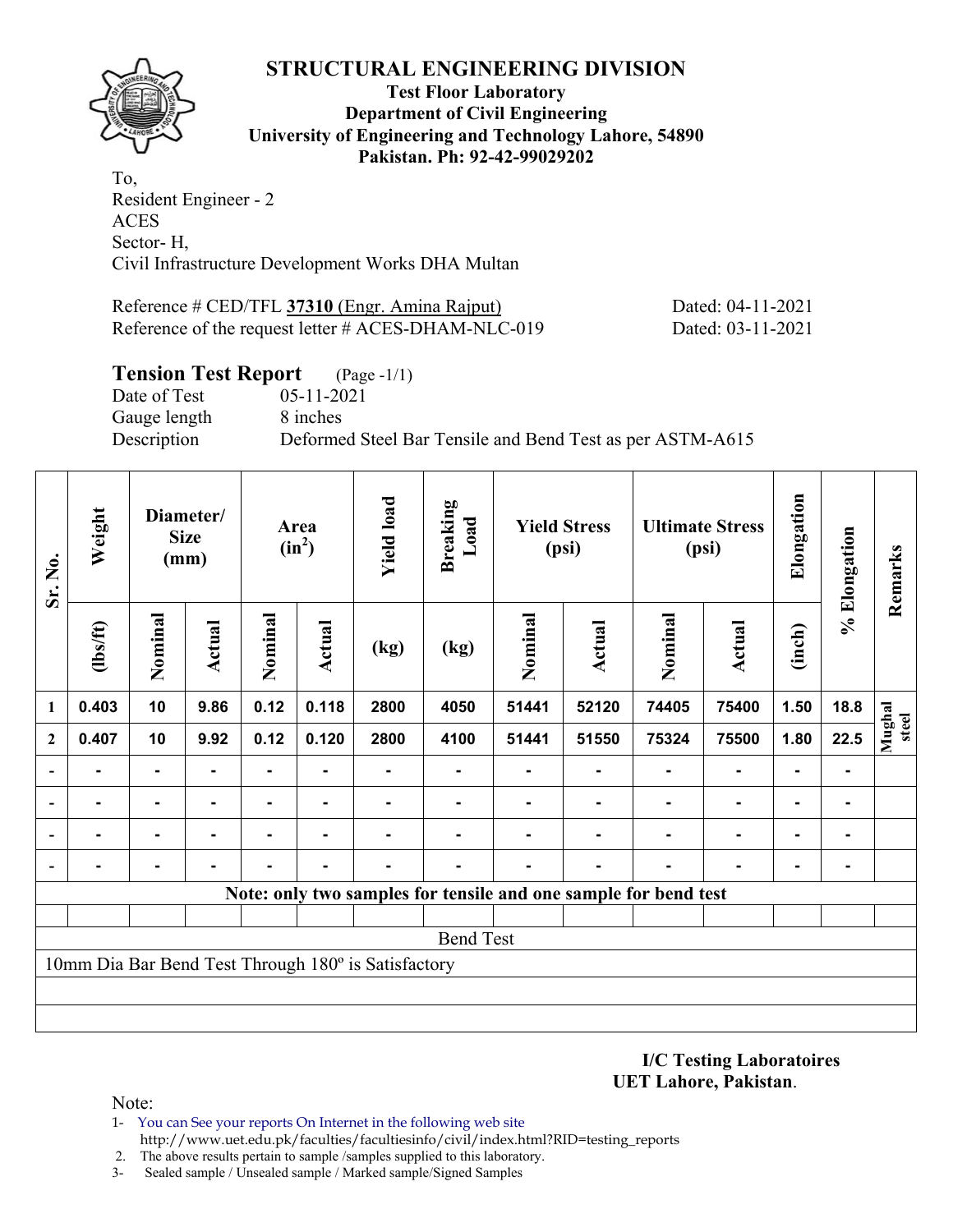

**Test Floor Laboratory Department of Civil Engineering University of Engineering and Technology Lahore, 54890 Pakistan. Ph: 92-42-99029202** 

To, Dy. Director (Maint) M-4 NHA, Khanewal

| Reference # CED/TFL 37311 (Engr. Amina Rajput)                       | Dated: 04-11-2021 |
|----------------------------------------------------------------------|-------------------|
| Reference of the request letter $\#$ ( )/DD (Maint)/M-4/NHA/2021/735 | Dated: 26-10-2021 |

# **Tension Test Report** (Page -1/1)

Gauge length 8 inches

Date of Test 05-11-2021 Description Deformed Steel Bar Tensile and Bend Test as per ASTM-A615

| Sr. No.        | Weight                                              |                | Diameter/<br><b>Size</b><br>(mm) |         | Area<br>$(in^2)$ |      | <b>Breaking</b><br>Load |         | <b>Yield Stress</b><br>(psi)                                    | <b>Ultimate Stress</b><br>(psi) |               | Elongation | Elongation     | Remarks          |
|----------------|-----------------------------------------------------|----------------|----------------------------------|---------|------------------|------|-------------------------|---------|-----------------------------------------------------------------|---------------------------------|---------------|------------|----------------|------------------|
| 1              | $\frac{2}{10}$                                      | Nominal        | Actual                           | Nominal | Actual           | (kg) | (kg)                    | Nominal | <b>Actual</b>                                                   | Nominal                         | <b>Actual</b> | (inch)     | $\geqslant$    |                  |
|                | 0.394                                               | 10             | 9.75                             | 0.12    | 0.116            | 4100 | 5200                    | 75324   | 78080                                                           | 95533                           | 99100         | 1.00       | $12.5$         |                  |
| $\mathbf{2}$   | 0.394                                               | 10             | 9.75                             | 0.12    | 0.116            | 4100 | 5150                    | 75324   | 78110                                                           | 94614                           | 98200         | 1.00       | $12.5$         | Karachi<br>steel |
|                |                                                     | ۰              |                                  | ۰       |                  |      |                         |         |                                                                 |                                 |               |            |                |                  |
| $\blacksquare$ |                                                     | $\blacksquare$ |                                  |         |                  |      |                         |         |                                                                 |                                 |               |            | ۰              |                  |
| $\overline{a}$ |                                                     | $\blacksquare$ | -                                |         | $\blacksquare$   |      |                         |         |                                                                 |                                 |               |            | $\blacksquare$ |                  |
|                | $\blacksquare$                                      | $\blacksquare$ |                                  |         | $\blacksquare$   |      |                         |         |                                                                 |                                 |               | ۰          | ۰              |                  |
|                |                                                     |                |                                  |         |                  |      |                         |         | Note: only two samples for tensile and one sample for bend test |                                 |               |            |                |                  |
|                |                                                     |                |                                  |         |                  |      |                         |         |                                                                 |                                 |               |            |                |                  |
|                |                                                     |                |                                  |         |                  |      | <b>Bend Test</b>        |         |                                                                 |                                 |               |            |                |                  |
|                | 10mm Dia Bar Bend Test Through 180° is Satisfactory |                |                                  |         |                  |      |                         |         |                                                                 |                                 |               |            |                |                  |
|                |                                                     |                |                                  |         |                  |      |                         |         |                                                                 |                                 |               |            |                |                  |
|                |                                                     |                |                                  |         |                  |      |                         |         |                                                                 |                                 |               |            |                |                  |

#### **I/C Testing Laboratoires UET Lahore, Pakistan**.

- 1- You can See your reports On Internet in the following web site http://www.uet.edu.pk/faculties/facultiesinfo/civil/index.html?RID=testing\_reports
- 2. The above results pertain to sample /samples supplied to this laboratory.
- 3- Sealed sample / Unsealed sample / Marked sample/Signed Samples